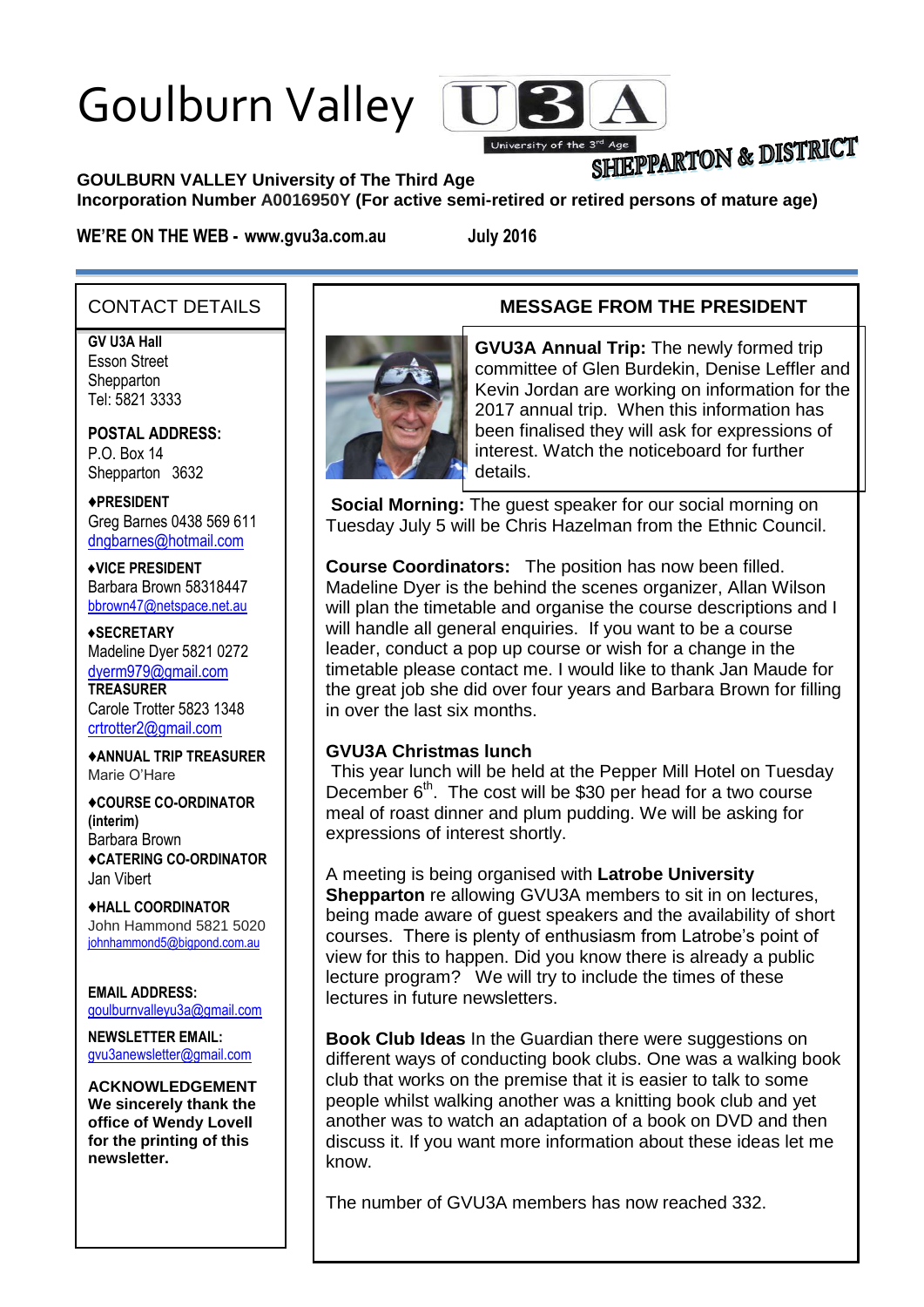#### **SANDRA'S KEEPSAKES**

On Tuesday 19 July members have the chance to spread some happiness around. The project for this gathering is illustrated in the accompanying photo. It is a wooden sign that says CHOOSE HAPPINESS. For \$22 members will receive the wooden words, paint and paper to complete the project. If you would like to make the sign please ring Sandra on 58219231 by Tuesday July 12 so she can order the necessary materials. Then you just need to turn up at 9 am on the 19th and make this great item.



#### **ENJOYING LITERATURE**

Our group meets on the 2nd and 4th Mondays of each month at 2pm (public holidays permitting) to discuss any and all forms of literature. Our next meeting is 27th June when we will take along a favourite Australian short story to share with the group.

In July (11th and 25th) we plan to explore Graham Greene's writings. Whilst we are a small group there is always room for one more if you would like to come along.

Helen West 58214802 0411 457 462

#### **NATURAL RESOURCES**

Friday July 1, 10am U3A Hall

GUEST SPEAKER; Claire Miller, Manager Policy Strategy Dairy Australia SUBJECT; The water situation in Northern Victoria has changed rapidly over the last 15 years. State and National reforms, drought, floods and climate change are all playing a role in this dramatic transformation. In this presentation Claire will unpick the complexities of the new world, and what it all means for the farmers and communities in the Goulburn Valley.

Friday July 8,10am U3A Hall

GUEST SPEAKER; Guy Tierney, Statutory Planning and Floodplain Manager, GBCMA. SUBJECT; Guy will give an overview of the recently released Victorian Floodplain Management Strategy and what it means for our catchment community.

#### **DOOKIE COLLEGE INDIGENOUS SEED BANK BUS TRIP FRIDAY AUGUST 12**

Departs Ford's Bus Depot Telford Drive Shepparton 9.15am returns approx. 12 noon COST \$10 Money required by August 5 Natural Resources Meeting

John Dainton 58213881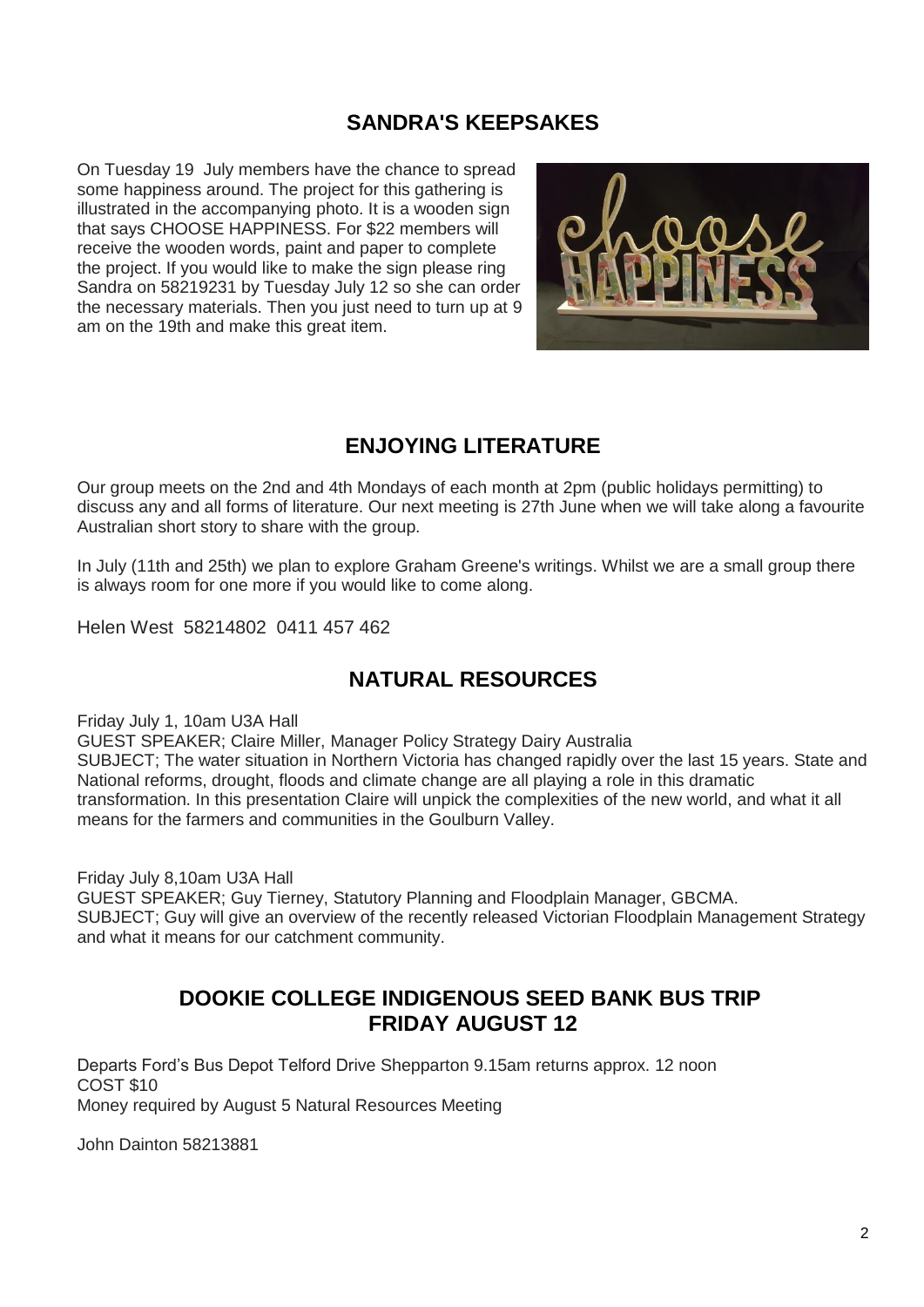#### **INDUSTRY TOURS**

The visit to Dhurringile Prison on Thursday 14 July is fully booked but there may be a cancellation given the long lead in time so I have put a "wait list" form in the lobby .

There will be a 21 seater bus departing from Ford's Depot, Telford Drive at 9.15am.

The cost is \$13.00 per person. Please bring the money to the July social morning if possible, otherwise pay on the bus. Fords have revised their price downwards so the three people who have already paid me so are due a refund of \$5.00 each.

John Hetherington. 0419 319 339. jfh@mcmedia.com.au

#### **WALK AND TALK**

**On Wednesday July 13** we will be going on a Guided Walking Tour with an accredited Professional Tour Guide on a 2 kilometre walk around Shepparton's most significant historical features to see the hidden gems and historical points of Shepparton. After that we will find a place for our morning coffee. Meet at U3A for a departure from there at 9am, (then park in Marungi Street), or at 9.30am at the Visitor Information Centre at 33-35 Nixon Street, Shepparton. New members will be welcome as usual. Please wear suitable footwear and clothes suitable for the weather of the day.

Our June Treasure Hunt walking around the streets of North Shepparton was enjoyed by 11 members, finishing for morning tea and scones in a warm room as shown in Marg Clark's photo.

Christine Wilson Mob. 0428 399 648 Ph. 5822 1474

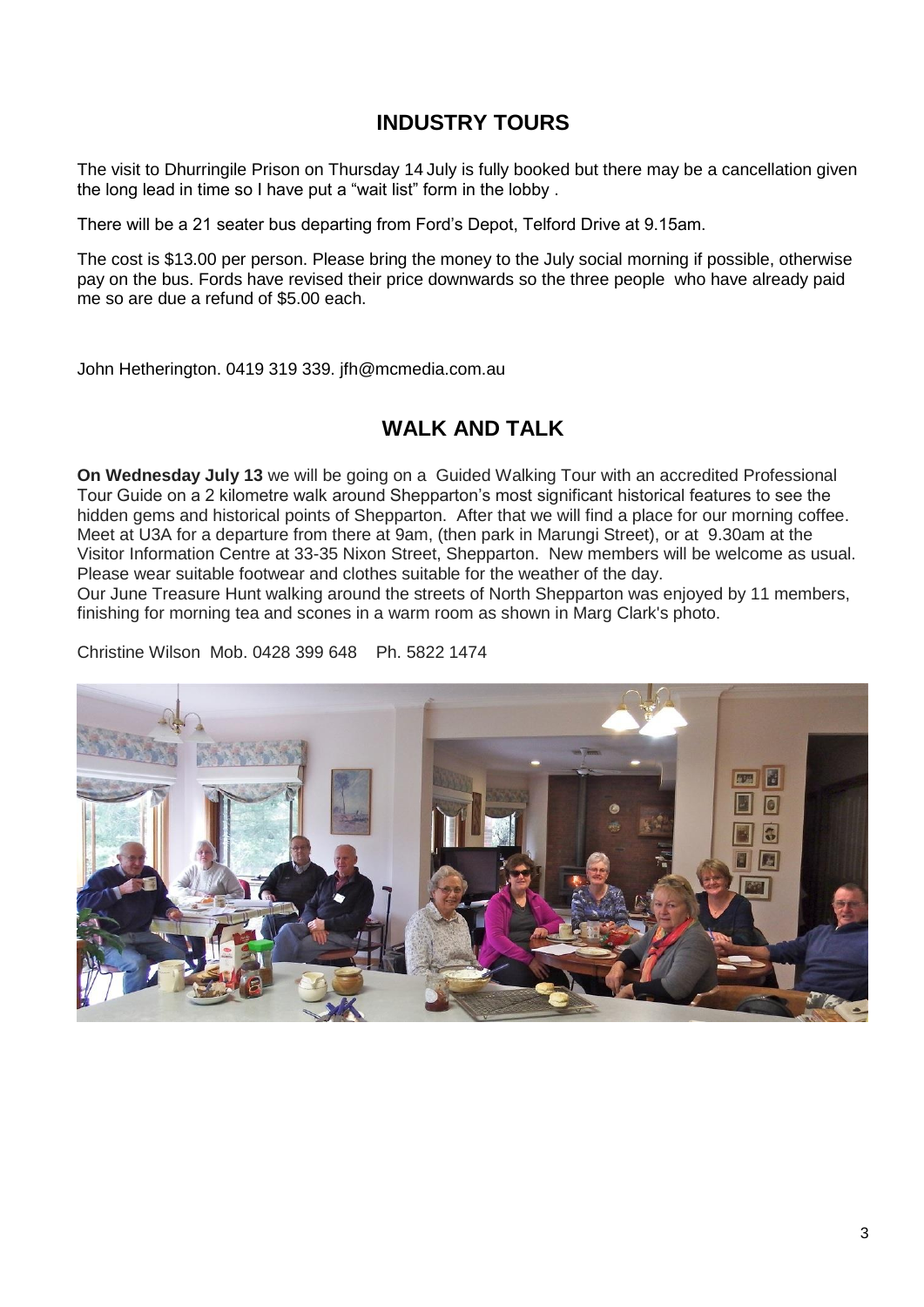### **Science: Big History of Earth and Human Civilization Monday July 18 1.30 pm**

In July we continue our series of Big History Talks based on video clips from the world renowned BHP program. This month is about **US**: *Homo sapiens*: How we evolved from early primates about 7 million years ago and how through the development of symbolic language and collective learning early Homo adapted to many climates and food sources and spread around the world. The science information to support our current knowledge on this topic comes from many sources including Archeology, Anthropology and Primatology, but also increasingly from Molecular Biologists with their DNA sequencing. We carry information about our origins within our own genome.

Note: The August presentation will be delayed 2 weeks to Monday 29th. This will cover the development of Agriculture, which led to massive population growth, cities and trade.

Allan Wilson 5822 1474

#### **WRITING4PLEASURE**

We had a very successful and entertaining meeting this week and the stories are getting even more diverse and better. Joan Giuliani introduced a guest speaker and we just listened to Cheryl Phillips' stories in awe.

There are several new members and we would encourage anyone to come and join the fun. Writing topics for next meeting (21st July) are;1 Patience, 2.Childhood Friend or 3. Power in the Playground.

Mary Heneghan 58316997 or Bridgette Brisbane 58271316

#### **BIRD WATCHING**

Our July 20 outing will be at Jordans Bend off The Boulevard Shepparton. Please meet at the U3A Hall at 9.00.

Please contact Don Roberts 58252404 0448889224 or Marg Clarke 0429350875 for further details.

#### **MONDAY LUNCH GROUP**

Monday lunch group July dates. 5th Park Lake, 11th Cellar47, 17th Peppermill 10.30 start, concert and lunch, 25th Terminus

Joy MARKEY PH 58216387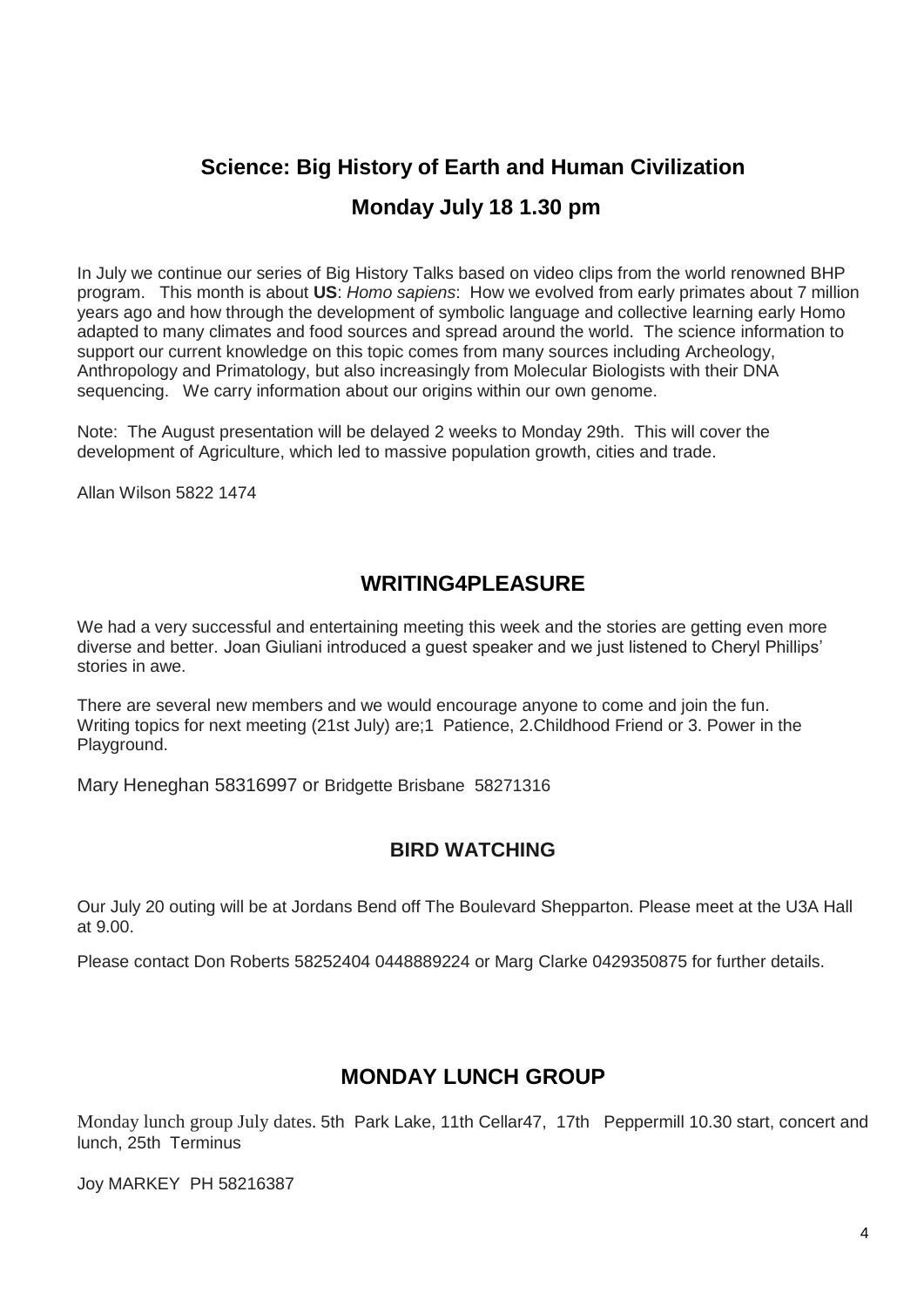#### **GARDEN CLUB**







#### **Violet Town Garden**

The trip to Violet Town to visit Barb Ramage's garden was a great day out in spite of the poor weather. Barb showed us her collection of mosaic sculptures and wall hangings on display throughout the many "rooms" in her interesting garden. We also visited her friend Sheryl Taylor's lovely garden nearby. Afterwards, to warm ourselves up, we went to the Pub for a hearty lunch!

#### **23rd June Echuca Garden Tour**

On the fourth Thursday of June, please meet at 9.15am at the U3A car park. There are 3 garden visits planned.

- 1. Travel to **Marg Orso's garden** at 89 Mitchell St, Echuca. Marg is a keen herb enthusiast and will show us her garden while talking about the various herbs and their uses. Marg is a member of the Echuca Herb and Cottage Plant Club.
- 2. Onto the **Echuca Moama Botanic Garden** for a guided tour with Nancye Smith, one of the original members who started the Botanic Garden. She has an enormous amount of knowledge about this garden project off Perricoota Road, Moama. We can enjoy lunch at the Sportsman's Club beside the Gardens, if members choose. After lunch at approximately 1.15pm, Nancye will lead us around the Botanic Garden and then take us onto her home which is nearby.
- 3. **The Autumn Garden** Nancye has 2 acres of established garden with beautiful trees, natives and shrubs. Nancye's beautiful garden features in the Autumn/Winter Echuca Moama magazine

 **26th July meeting** to be advised in next newsletter

Claire Blake 0402308858

#### **BANK ACCOUNT DETAILS**

If you want to pay your membership fees or trip fees through the internet please use the account numbers below and use your name as the reference.

General account: BSB 633 108 Account number 1277 42898

Trip account: BSB 633 108 Account Number 1298 96049